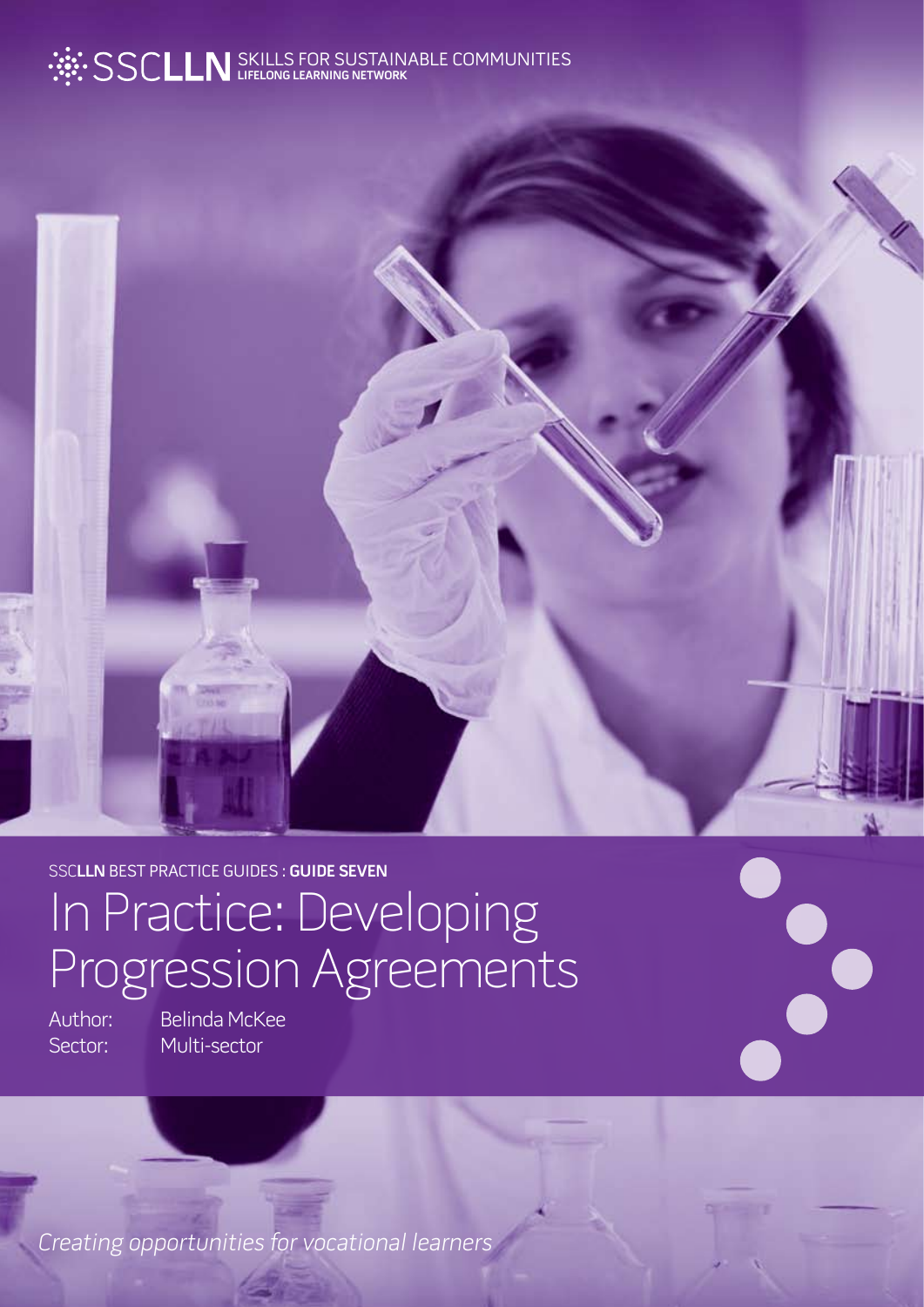Lifelong Learning Networks were established across England to develop and promote opportunities for people with vocational qualifications and/or experience to progress more easily into and through higher education. The networks are made up of partnerships of educational organisations such as universities and further education colleges who are working together to streamline access to higher education, and open up routes to graduate and post graduate levels.

The Skills for Sustainable Communities Lifelong Learning Network (SSCLLN), hosted by the University of Leicester, was established in 2006. The Network covers a sub-region of the East Midlands across Leicestershire, Northamptonshire, Lincolnshire and Rutland. The Network is funded until December 2010 by the Higher Education Funding Council for England (HEFCE).

Author: BelindaMcKee Sector: Multi-sector

This best practice guide is part of a series of guides produced by the SSCLLN. These guides aim to share best practice used by partner colleges and universities to enable progression for vocational learners. Other guides in the series include:

- What is a Progression Agreement?
- Background
- Benefits of Progression Agreements
- **Progression Agreement challenges**
- Step-by-step guide
- **Case studies**
- Targeting Vocational Learners
- **Bishop Grosseteste Touring Company**
- **In Practice: Blueprint for Curriculum Development**
- Developing vocational curriculum
- Constructionsite: Developing a shared resource
- Delivering/developing the University Certificate in Professional Development
- Developing APEL: A unique approach

If you would like any of these guides please contact us.



In Practice: Developing Progression Agreements

SSC**LLN** BEST PRACTICE GUIDES: **GUIDE SEVEN**

Progression Agreements can be developed at a range of academic levels, however the majority of agreements developed by the Network covered the transition of students from level 3 programmes to HE as this was seen as the crossroads where many students from vocational courses did not progress.

## About the Guides

## **Introduction to SSCLLN Best Practice Guides**

**T:** 0116 252 3693 **E:** ssclln@le.ac.uk **Website:** www.le.ac.uk/ssclln





# Introduction

The SSCLLN has developed Progression Agreements with 30 institutional partnerships covering 329 courses during its three years of operation. The work has exceeded expectations and led to significant numbers of students benefitting from Progression Agreements.

This guide provides an in depth look at setting up Progression Agreements between education providers to enable learner progression to higher education. Topics covered include:

# What is a Progression Agreement?

A Progression Agreement is a signed document between a feeder institution (Further Education (FE), 6th form college, work-based learning provider or employer) and receiving institution (college or university delivering Higher Education (HE) programmes). The agreement sets out a framework of collaborative activities to enhance progression, and the criteria that students need to achieve in order to progress to higher education.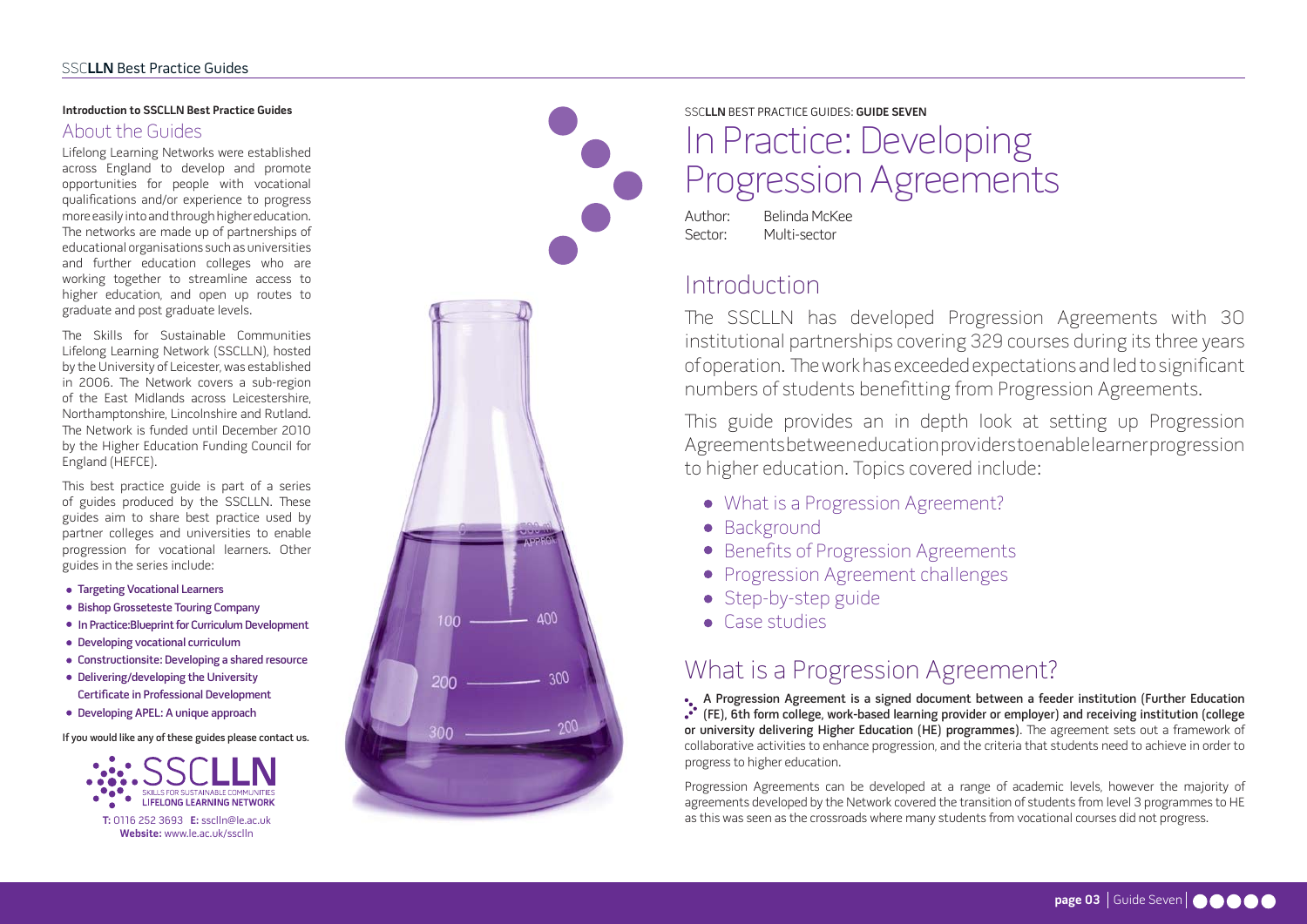# Background

•. In 2007 the SSCLLN established the development of Progression Agreements between partners as . \*\* one of its main priorities. Through consultation with a wide range of stakeholders it was agreed to establish two levels of agreements, a Network wide Strategic Level Agreement and Course or Programme Level Agreements

Strategic level agreement: This required senior staff to endorse a set of protocols that set out the parameters of the Progression Agreement (see Appendix 1). The protocols provided a permissive framework for education partners to utilise in promoting learner progression. It was intended to respect institutions' autonomy and allowed partners to work together to agree what best suited the needs of the institution and their learners. It was recognised that this would take place in a climate where competition between institutions continued to exist.

•. Receiving institutions have been able to chart an increase in student applications from the feeder institutions who have signed a course level Progression Agreement. Evaluation so far has indicated that student withdrawal from HE programmes has been reduced from these groups of students.

Course/programme level agreement: At this level, the agreement identified what each institution would do and course/programme teams involved (see Appendix 2). The agreement could include guaranteed places or enhanced offers to students who were a part of the Progression Agreement, but this was not mandatory and varied to suit the requirements of each institution. All the agreements stipulated details of the collaborative activities and enhancement events that would take place and the admissions criteria that students were required to achieve.

# Benefits of Progression Agreements

#### Collaborative partnerships

•• Some Progression Agreements offer guaranteed places to learners who meet specified entry conditions, others offer guaranteed interviews or the setting of an additional piece of work to borderline students. In all cases, the application of the student to HE is improved through their participation in enhancement activities, which are detailed on their personal statement.

At course/programme level the process of developing Progression Agreements required course teams from both feeder and receiving institutions to work together. This process has improved staff knowledge and understanding of different levels of curriculum and broken down barriers between different institutions and departments, fostering a spirit of collaboration. For example, direct communication between tutors from both institutions is now a regular occurrence.

•. The linkage of level 3 courses with degree programmes has enabled learners to understand and follow a pathway into HE. The information also assists the decision making process of younger learners considering their options at level 3.

#### Learner progression

#### Learners better prepared for HE

Many learners on level 3 courses within the SSCLLN region had not considered progressing to HE for a variety of reasons, one of the most common was that they did not feel that they were capable of studying at a higher level and knew very little about HE. Once they had taken part in the enhancement activities, they were better prepared generally for HE and better informed about specific programmes. This helped them select the right course, where even within one institution there might be confusion over a number of courses that appeared to be similar. The enhancement activities also helped to bring student expectations closer to the reality of HE life and study and are now considered an important component of any student retention programme.

#### Enhanced offers

#### Coherent pathways

#### HE tutors better prepared for level 3 learners

The greater knowledge gained by HE tutors of the level 3 learners and their curriculum has helped HE tutors to modify and pitch their delivery and support to best meet the needs of these learners. It has also de-mystified level 3 vocational curriculum for admissions tutors and ensures a fair and consistent approach to admissions offers on vocational qualifications.

#### Clarification of numbers

Once a learner had taken part in the enhancement activities and then applied to an HE institution, the institution knows that they have a genuine applicant and has direct, individual contact with the learner. In the current climate of capped numbers and the difficulties of predicting numbers, this is helping to provide more accurate information.

#### Synergy between level 3 programmes and HE

During the curriculum mapping phase of developing Progression Agreements there is the opportunity to amend aspects of the curriculum at both levels, for example introducing additional units such as

study skills into the level 3 curriculum.

#### Tailored support

Where groups of learners need a bridging programme or additional support then this can be provided

as part of the Progression Agreement.

#### Advantages of formal agreements

Some colleges and universities had existing informal arrangements which were dependent on individual links. The advantage of converting these to a signed Progression Agreement is that the agreement becomes embedded within the institution and is not reliant on any individual remaining in the same post.

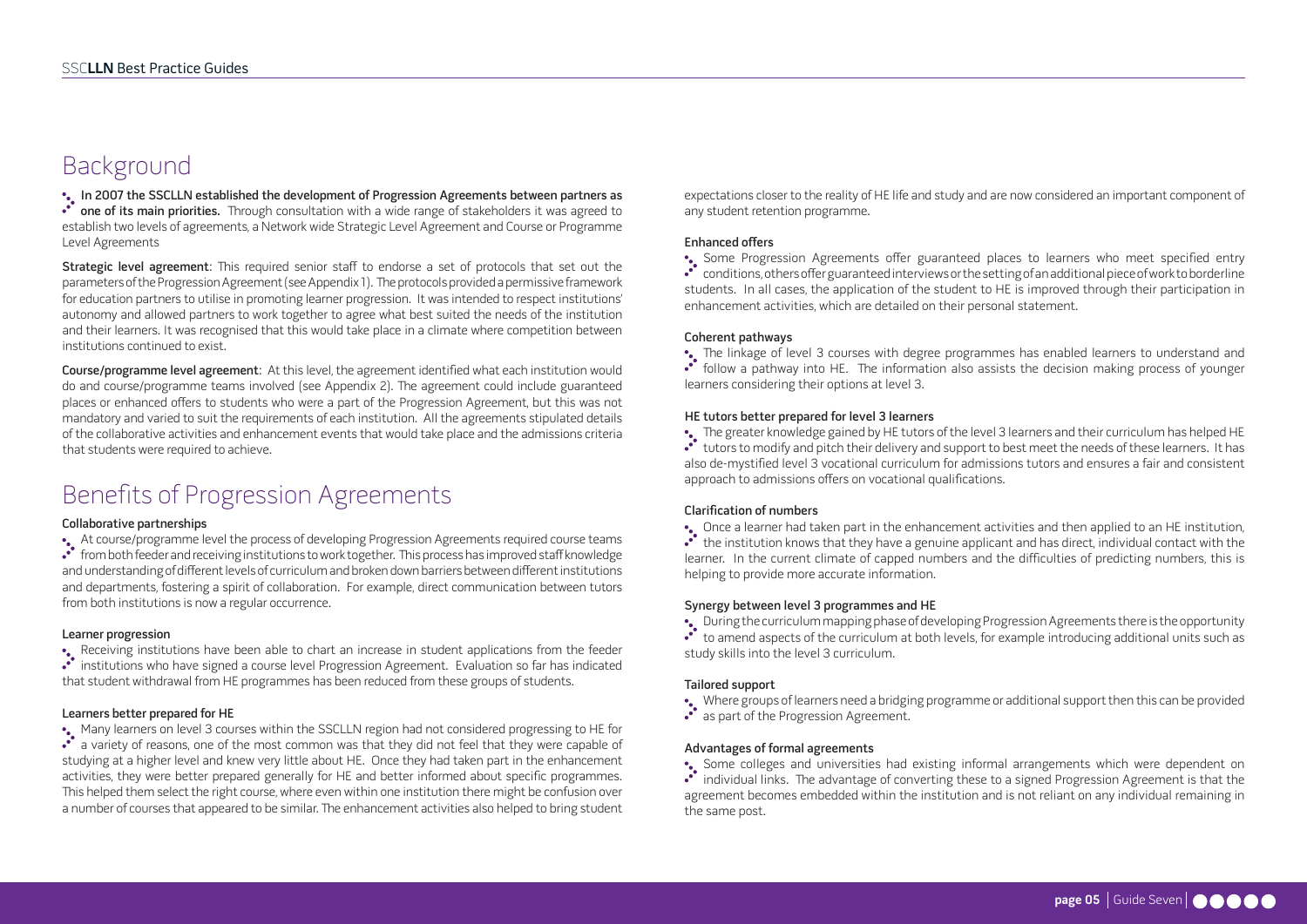# Challenges

#### Inter-institution communication

It has been easier to establish good communication links with some colleges and universities than it has with others. This has had an effect on the speed at which a Progression Agreement has been developed and on the subsequent arranging of enhancement activities.

#### Range of programmes

•. After the initial delivery of enhancement activities to students it is necessary to have good tracking mechanisms that can provide factual evidence of the benefits so that staff can negotiate time to continue to carry out the work beyond the life of the SSCLLN.

Whilst some departments within HE institutions have shown enthusiasm to develop Progression Agreements, others whose participation is important, have needed help to recognise the benefits. This is particularly true for programmes that have a high number of applicants. It has taken time to explain that the agreement will not mean a lowering of standards.

#### Keeping the momentum

# Step-by-step guide

These stages are given as an indication only and can be amended to suit individual circumstances.

### Stage 1: Strategic Level Agreement

The advantage of having a Strategic Level Agreement in place is that it will provide senior management support for course teams developing course level agreements.

### Stage 2: Course/programme selection

Agreements at course/programme level can be bi-lateral between feeder institution and receiving institution, or multi lateral covering a range of courses at both institutions.

- Where possible they should cover a number of HE programmes to extend learners' progression routes and choices as in Case Study 1 and 2.
- Criteria can be applied to select those programmes where a Progression Agreement would create most impact for the learner as in Case Study 3.
- Care needs to be taken that the chosen programmes have sufficient student numbers for the Progression Agreement to be viable.
- Consultation needs to have taken place with senior management to ensure that the staff who will be managing and delivering the activities for the Progression Agreement are supported.
- Once courses have been selected, it is important to have a named contact from each institution who will take the lead on the development. The contact should have a good knowledge of the selected curriculum.

### Stage 3: Curriculum matching

It is recommended to look in detail at the curriculum of the two or more courses selected to see the extent of curriculum matching that exists. This process will involve the exchange of documentation such as programme and module/unit outcomes and has a number of advantages:

- It identifies any gaps at both levels.
- It improves staff knowledge of different levels of curriculum and helps to create greater collaboration between course teams at different institutions.
- Course teams can include the following points in their discussion:
	- Are there course related barriers to student progression from the selected courses, what are they and what solutions can be identified?
	- Are there any modifications to either the level 3 or HE curriculum that would assist student progression?
	- Is it necessary to develop any subject specific bridging modules to enable student progression?

It enables an attainment profile to be built of what is required for entry on to the HE course(s).

Once the course teams have agreed these issues, they can move on to detailing the components of the Progression Agreement at Course/Programme level.

### Stage 4: Agreeing the details of the Progression Agreement

- What are the admissions criteria for entry on to the HE programmes?
- How can the Progression Agreement help to assist student progression? In some cases, the HE provider has agreed a number of guaranteed places for learners who meet the required entry profile, or agreed to guarantee interviews or to set borderline students an additional piece of work. There needs to be flexibility at this stage to enable course teams to work out the best solutions for learners and institutions.
- Enhancement activities: What activities are the partners going to develop that increase level 3 learners understanding of HE and knowledge of the specific programme they are applying for? Wherever possible these need to be detailed on the Progression Agreement.
- There are also a number of points that course teams may wish to identify on the Progression Agreement:
	-
- That both/all partners will provide a range of information, advice and guidance services to learners that outline progression routes and opportunities.
- That the HE provider will provide a comprehensive programme of induction and support to students during the first term of their level 4 programme.
- That both/all partners will encourage and facilitate staff participation in staff development activities that enhance the process of developing Progression Agreements.
- That both/all partners agree to publish admission and progression arrangements on their websites.
- That both/all partners agree to participate in monitoring and evaluation of Progression Agreements.

That the HE provider will provide post-interview feedback to individual applicants and their tutors.

That the HE provider will identify any bursaries and scholarships that are relevant to applicants.

## page 07 | Guide Seven | **4 6 6 6 6 6**

Once the details have been agreed the document can be signed by both parties and a date agreed for its duration.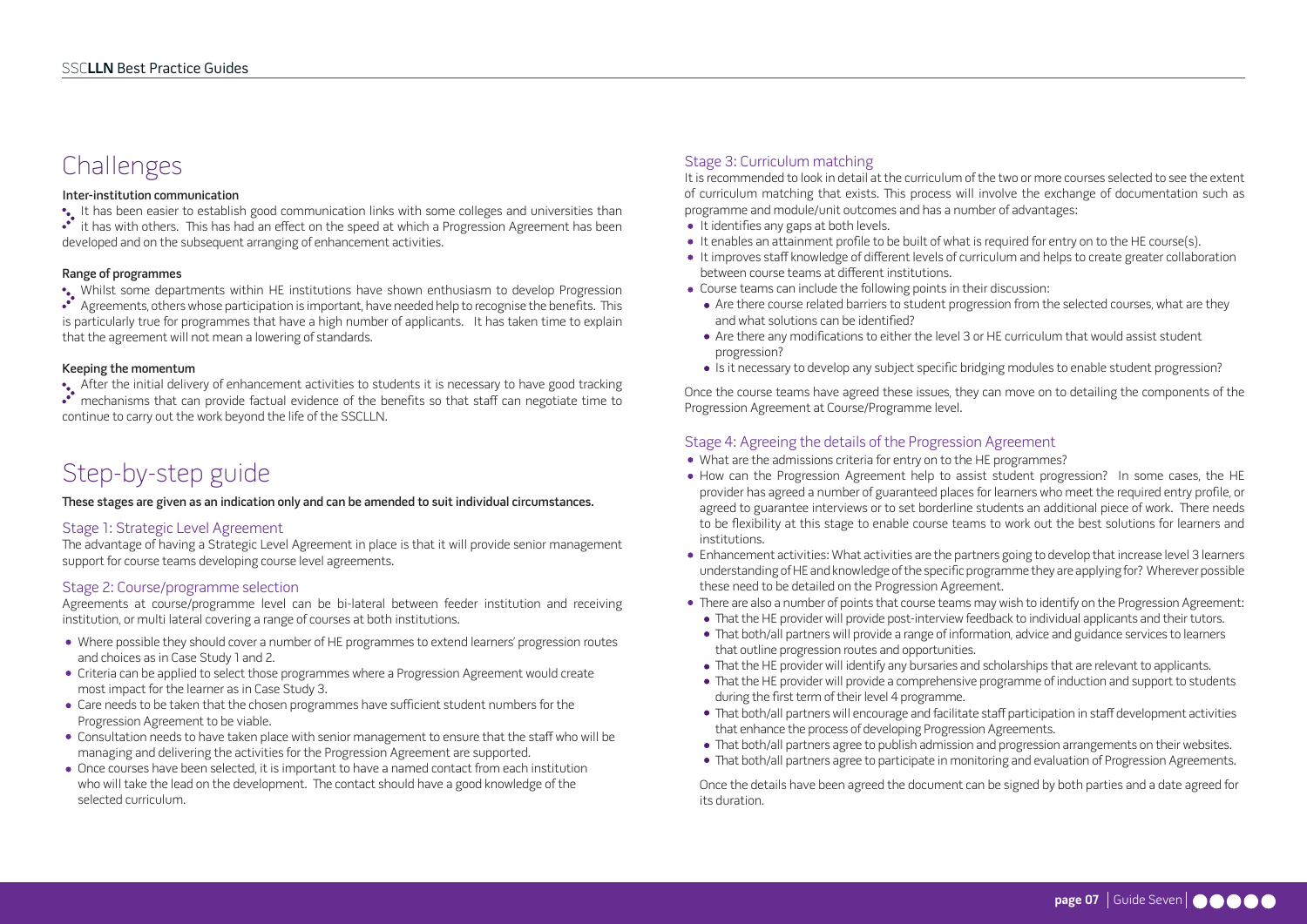## Case Studies

Case Study 1: Regent College and De Montfort University - STREETTCH Wider

(Scheme To Reinforce Enrichment & Ease Transition to Careers in Health)

| <b>Regent College</b>                          | <b>De Montfort University</b>                          |  |
|------------------------------------------------|--------------------------------------------------------|--|
| BTEC National Certificate Health & Social Care | BA (Hons) Health Studies                               |  |
| Applied A Level Health & Social Care           | BSc (Hons) Psychology (Human)                          |  |
|                                                | BSc (Hons) Joint Health/Psychology                     |  |
|                                                | FD Working with Young People & Young People's Services |  |
|                                                | BA (Hons) Youth and Community Development              |  |

The first Progression Agreement, between Regent College and De Montfort University, took time to develop, but the result has been the establishment of a very successful collaboration and created a prototype that subsequent partnerships have been able to follow.

Both institutions had reasons to support the development of a Progression Agreement. The aim of Regent Collegewas to enable students on level 3Health and Social Care Programmes to take partin activities that would encourage them to consider applying to university and improve their progression opportunities on to degree programmes. De Montfort University wanted to embed informal links and help prepare students for the transition to HE.

### Stage 5: Planning enhancement activities

Most teams identify a need for both general events that raise students overall understanding of HE and specific programme related events. The extent of the enhancement activities varies with different Progression Agreements. Wherever possible course teams utilise some existing events such as Open Days and add specialist 'taster' events.

In all cases, early planning of events greatly improves their success rates, and a calendar (see Appendix 3) completed by all teams, which details key/peak times during the academic year, helps teams to avoid timetable clashes. A programme of events can then be produced that fits with institutional planning and external requirements.

### Stage 6: Establishing annual review and evaluation

It is important for course teams to establish the methodology for the review and evaluation of the Progression Agreement on an annual basis. Student feedback from the enhancement activities is a key part of this process and has led to significant changes to the content of some of the original activities.

A small team of staff from both institutions met to consider what were the requirements of the University and what key skills students needed in order to be successful on a degree programme in Health and Social Care. The following were agreed as the most important and could be provided by the University:

- Detailed understanding of the range of different programmes available
- Study skills workshop including how to use the library
- Referencing and report writing workshop
- **·** University tour
- Specialist health science workshop
- Importance of work experience and volunteering
- Academic support with assignments

Following a joint curriculum mapping exercise, Regent College was able to modify aspects of the curriculum to provide students with the most suitable underpinning modules and provide HE tutors with a better understanding of vocational qualifications. The work led to a signed Progression Agreement between the two institutions.

A jointly agreed calendar of suitable dates was developed in 2007/08 and activities have taken place annually with students from first year courses at level 3 in Health and Social Care. The activities have been a balance of general enhancement activities carried out by the Transitions Team at De Montfort University, which build student confidence and knowledge of Higher Education, alongside specialist master classes that extend student subject knowledge and provide them with access to advanced level equipment and facilities. The activities are now a regular feature of the academic year. The master class includes a Health Science Challenge where students take part in a carousel of activities and have access to specialist facilities that help them to solve a medical case study.

The activities have been reviewed by the staff team each year and students who have taken part have been required to complete feedback forms. 30 students were expected to take part in the first activity, but the level of student interest was so high that over 60 attended. Student feedback has been consistently positive. A selection of student comments includes:

- Sessions were informative and useful
- It was nice to have first hand experience of meeting lecturers and having questions answered face-to-face
- The visit to De Montfort University was informative and consolidated my decision making

Undergraduate enrolments on to Health and Social Care programmes at De Montfort University from Regent College increased in 2009 from an annual average of between 2 and 4 students to 11 students.

De Montfort University have subsequently developed Progression Agreements with a range of health related level 3 courses at Gateway College and Leicester College. The activities of the STREETTCH WIDER Scheme have been embedded in De Montfort University's widening participation strategy so that the work can continue after the SSCLLN has finished. An exciting new development is the piloting of the scheme with a further six colleges.

### page 09 | Guide Seven | **O O O O O**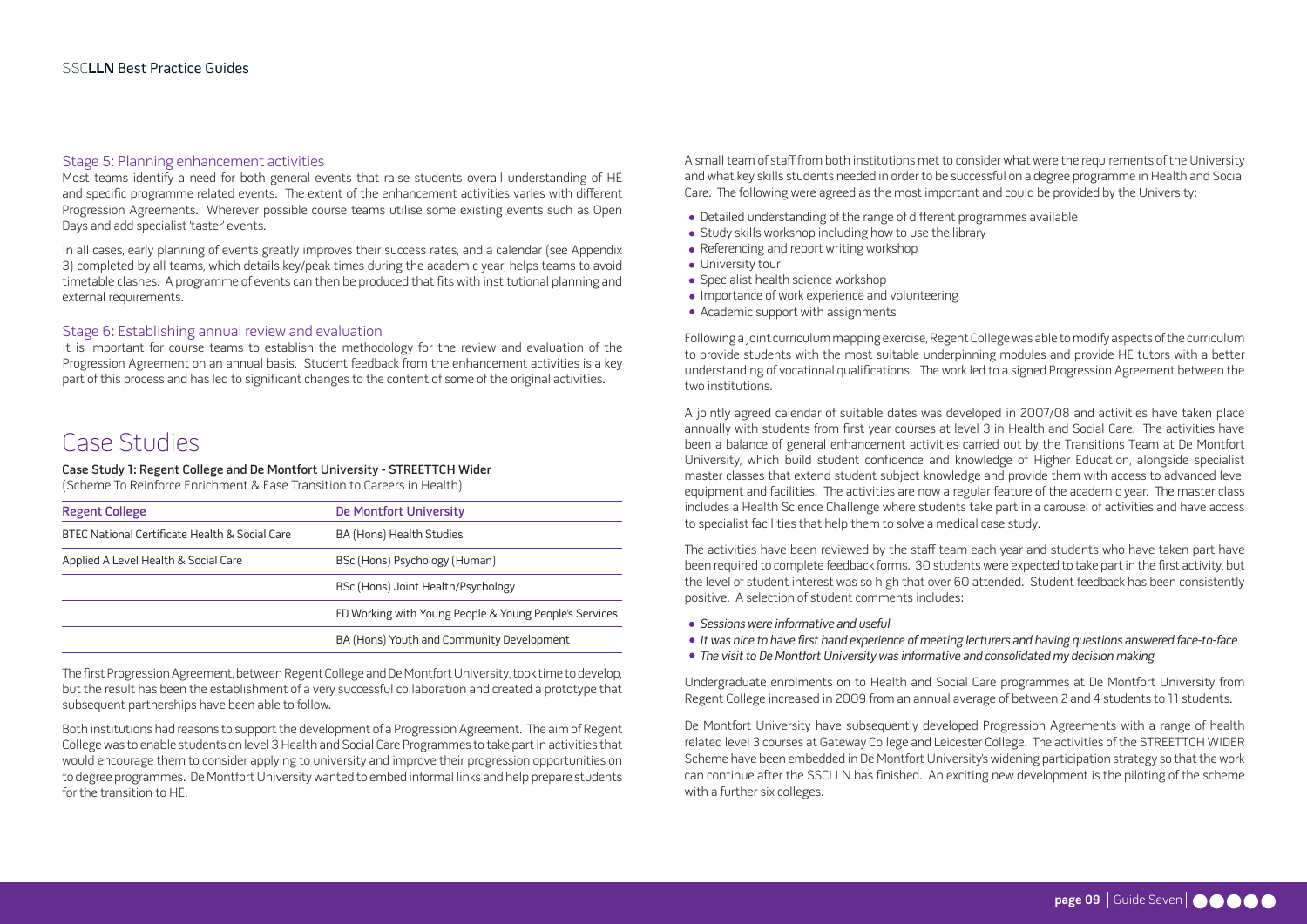#### Case Study 2: Leicester College and De Montfort University

| <b>Leicester College</b>                 | <b>De Montfort University</b> |
|------------------------------------------|-------------------------------|
| <b>BTEC National Diploma Media</b>       | BA(Hons) Media Studies        |
|                                          | BA(Hons) Media (Joint)        |
|                                          | BA(Hons) Journalism (Joint)   |
|                                          | BSc(Hons) Media Production    |
|                                          | BSc(Hons) Radio Production    |
| Access to Media and Visual Communication | BSc(Hons) Media Technology    |

Media students at Leicester College were interested in progressing on to a variety of media based degree programmes at De Montfort University. The degree programmes spanned three different faculties at the University and it was necessary to establish contacts in each faculty so that discussions could be held on the conditions for entry which were different for each programme. Once these discussions had taken place and course leaders had exchanged course details, the enhancement activities were planned.

Enhancement activities first gave students an overall view of the University with a tour, general discussions and individual talks from each of the faculties. Follow up activities then included an opportunity for students to part in practical sessions where they had access to specialist equipment in their chosen areas. Students were very positive in their feedback, particularly in the opportunity to participate in practical tasks.

A formal Progression Agreement was signed in October 2008 and enhancement activities took place during the academic year. The agreement gave students whose predicted or actual grades were borderline, either a guaranteed interview, or they could be set an additional piece of work if their tutor recommended them as suitable applicants for their chosen course (see Appendix4 for agreement).

46 students from Leicester College took part in the activities and expressed a high level of interest in applying to university. The conversion rate from interest to application is being tracked to see how it compares with previous years.

Case Study 3: Regent College, Leicester College, Gateway College and Wyggeston and Queen Elizabeth I College and the University of Leicester

Student applications to degree programmes in Biological Sciences and Bio-medical Sciences at the University of Leicester were extremely high and increasing, so any Progression Agreement had to take these facts into consideration. There was some student progression from the four city colleges, but the University was keen to widen participation and attract suitable applicants from both traditional and vocational courses.

Representatives from each of the colleges met with the University and discussed what courses were suitable for entry onto the science degree programmes.

| <b>Regent College</b>  | A Levels                                                                             |
|------------------------|--------------------------------------------------------------------------------------|
| Leicester College      | <b>BTEC National Diploma Applied Science</b><br><b>Access to Science</b><br>A Levels |
| <b>WQEIC</b>           | A Levels                                                                             |
| <b>Gateway College</b> | A Levels<br><b>BTEC National Diploma Applied Science</b>                             |

As part of the Progression Agreement, representatives agreed the timing and content of enhancement activities. The end of the summer term was agreed as an ideal time to carry out the first activity which included 'a day in the life of a student' with a sample lecture, practical session, tutorial and discussions with University students to share their experiences. Later in the year, students also attended specialist master classes

BSc Biological Sciences

BSc Medical Biochemistry BSc Medical Genetics BSc Medical Physiology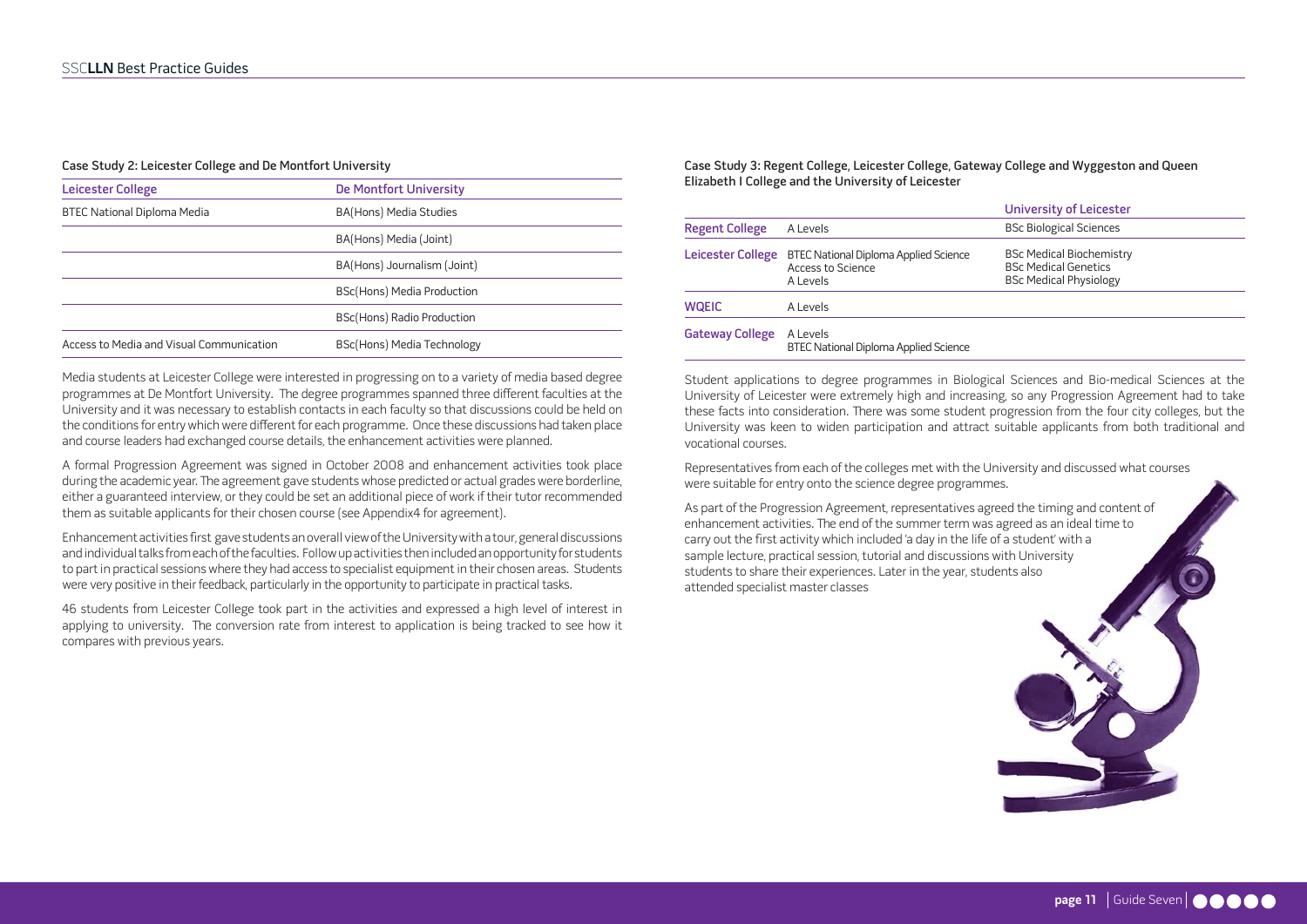In order to open up opportunities for apprentices and with support from the SSCLLN, Loughborough College set up a progression strategy to encourage more apprentices to consider the higher education option and prepare potential students for higher level study.

#### The key features of the strategy were to:

- Run an information event for all current 1st and 2nd year Level 3 engineering apprentices to de-mystify higher education and provide them with essential facts.
- Establish a Progression Agreement between the Advanced Apprenticeship in Engineering and HNCs in Engineering, Electrical Engineering and Mechanical Engineering at Loughborough College. This agreement would set out the details of the offer to students such as guaranteed places, guaranteed interviews and to give borderline students the opportunity to submit a piece of work or to attend an interview on tutor recommendation.
- Plan and carry out enhancement actives that give students tasters of higher education.
- Develop a summer maths bridging module to cover specific areas of mathematics that students need to have a confident understanding of if they were to be successful at HNC level.
- An information event was held for all level 3 apprentices in Engineering with invitations also sent to employers. As a result of this event, one employer is exploring the development of customised block release HNC courses for their employees and another is developing a study skills module to be delivered in induction and during the first semester.

#### Case Study 4: Loughborough College

| <b>Loughborough College</b>            | <b>Loughborough College</b>   |  |  |
|----------------------------------------|-------------------------------|--|--|
| Advanced Apprenticeship in Engineering | HNC in Engineering            |  |  |
|                                        | HNC in Electrical Engineering |  |  |
|                                        | HNC in Mechanical Engineering |  |  |

- The vision and objectives of the network
- To be partners in principle.
- To contribute to the activities and targets of the network,
- To develop a joint credit and progression framework which will offer learners guaranteed progression opportunities within specific vocational pathways providing that required entry standards are achieved.
- To increase the number and proportions of learners progressing from vocational pathways into and through higher education.
- To have the opportunity to bid for funding for activities within the scope and objectives of the network
- To be kept informed of updates to the network,
- To be invited to appropriate groups and meetings.
- To share and disseminate examples of good practice

Loughborough College delivers Advanced Engineering Apprenticeships to apprentices in the local area. There is the opportunity for those who successfully complete their advanced apprenticeship to progress on to higher level programmes, but only a small percentage take up this opportunity. There are a number of reasons for this, many centered round an impression from apprentices that higher education is not for them.

> 2. The Progression Agreement recognises the need for co-ordinated change across education partners in order to expand student progression to higher education.

- 3. The Agreement follows HEFCE guidance that Progression Agreements should adhere to the following principles:
	-
	-
	- **b.** They are negotiated to make credit transfer a reality

# Appendix 1: Strategic Level Agreement

#### SECTION 1 – Memorandum of Understanding

A Memorandum of Understanding was signed by all education partners of the Skills for Sustainable Communities Lifelong Learning Network in March 2006. The Memorandum stated that education partners agreed in principle to participate in the SSCLLN. It was acknowledged that individual institutions would have different roles and levels of participation in the Network, depending on their areas of expertise/ and or capacity to participate.

#### Specifically partners agreed to:

Education partners are now asked to extend their commitment to the Network by endorsing protocols that will form the basis of the Skills for Sustainable Communities Progression Agreement.

#### SECTION 2 – General principles

1. The prime aim of the Progression Agreement is to promote progression to higher education and encourage the development of progression opportunities. The Agreement aims to serve both institutions and foster closer collaboration between signatories.

a. They support learners' legitimate expectation to progress from specific programmes or institutions to other programmes or institutions, and establish the commitment of institutions to meet those expectations

c. They are developed on a network-wide basis, with all the institutions that form part of the LLN. 4. The Progression Agreement will exist at two levels: Strategic Level Agreement and Course/Programme Level Agreement. Agreements will be signed initially on a tri-annual basis. 5. Progression Agreements will be implemented in the first instance at course level in the network priority areas of: Health and Social Care, Leadership and Management in Construction, Leadership and Management in Food and Drink and Leadership and Management in Creative Industries. 6. Progression Agreements can be between any of the education partners of the LLN covering a range of academic levels. For the purposes of terminology providers of courses at level 4 and above are referred to as 'HEIs', though it is recognised that some FECs are also providers of level 4 courses. 7. The Progression Agreement Protocols provide a permissive framework for education partners to utilise in promoting learner progression. It is intended to respect institutions' autonomy and allow partners to work together to agree what best suits the needs of the institution and their learners. It is recognised that this will take place in a climate where competition between institutions continues to exist.

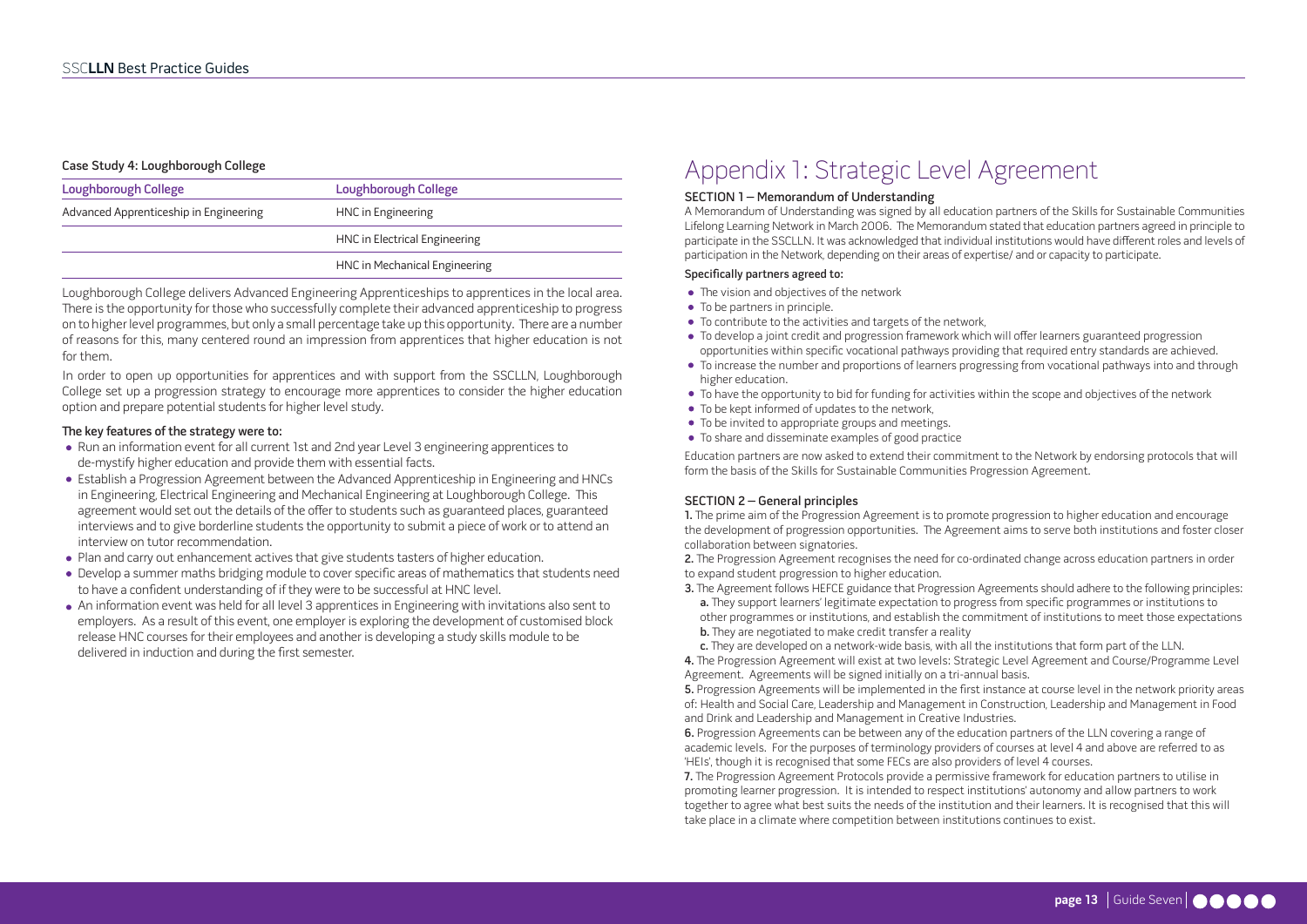#### SECTION 3 - Progression Agreement Protocols

1. HEIs and level 3 providers will collaborate to identify and select suitable courses from the network priority areas and undertake curriculum matching.

2. HEIs and level 3 providers will work towards greater alignment of curriculum at level 3 and 4 through modifying curriculum content of selected courses where possible.

3. HEIs and level 3 providers will assess course related barriers to student progression and identify solutions.

4. HEIs and level 3 providers will identify existing APL/APEL procedures and work together to develop common procedures that can be implemented across the network in due course.

7.1 A guarantee of places for an agreed number of students from selected courses provided that they have met agreed entry criteria and are recommended as likely to benefit from the HE programme of study. If it is not possible for the level 4 programme to provide guaranteed places, then the HEI will provide applicants who have met agreed criteria with an enhanced offer of a place.

5. HEIs and level 3 providers will follow the recommendations of the Burgess Report in agreeing national credit arrangements and developing procedures for credit transfer.

7.2 HEIs and level 3 providers will develop a programme of jointly planned enhancement activities that increase level 3 learners knowledge and understanding of HE, building on existing activities as appropriate. Partners will agree what student evidence is required of pre-activity planning and post-activity reflection.

6. Level 3 providers and HEIs will work at course/programme level to identify what will be covered by the Course/Programme Level Agreement.

7. Agreements to cover the following elements:-

7.4 HEIs and level 3 providers will collaborate to agree on the development of any subject specific bridging modules where these are considered necessary to aid vocational student progression

7.5 HEIs will provide timely post-interview feedback to individual applicants from selected courses and their level 3 tutors.

7.6 Level 3 providers will provide timely feedback to HEIs on student experiences of the application and interview process.

7.7 HEIs will provide a comprehensive programme of induction and support to students during the first term of their level 4 programme

7.8 HEIs and level 3 providers to provide a range of information, advice and guidance services to learners that outline progression routes and opportunities.

7.9 HEIs will identify any bursaries and scholarships offered to under-represented groups under the OFFA Access Agreement that are relevant to applicants from selected courses.

7.10 HEIs and level 3 providers will publish admission and progression arrangements on their websites and agree for information on their courses to be published on the Network website.

7.11 HEIs and level 3 providers will encourage and facilitate staff participation in staff development activities that enhance the process of developing Progression Agreements.

7.12 HEIs and level 3 providers will agree to participate in monitoring and evaluation of Progression Agreements.

7.3 HEIs and level 3 providers will work towards a greater alignment of student learning plans known as Individual Learning Plans (ILPs) in FE and Personal Development Plans (PDP) in HE. Introducing e-learning portfolios in due course. Agreement to be reached on what evidence of career and personal development planning is required of students.

The prime aim of the Progression Agreement is to promote progression to HE. The Agreement aims to serve both institutions and foster closer collaboration between signatories.

# Appendix 2: Progression Agreement Framework

### Course/Programme Level Agreement

Between

(Name of HE programme), (Name of Department), (Name of HE Institution) And

(Name of level 3 course/programme), (Name of Department), (Name of level 3 provider)

This Agreement between the above mentioned courses/programmes identifies the detail of what will be carried out by each institution. It has been preceded by the following:

- Strategic level sign-up of Progression Agreement Protocols by education partners of the Skills for Sustainable
- Communities Lifelong Learning Network.
- A process at course/programme level between the above mentioned departments of selecting suitable courses from the network priority areas and undertaking curriculum matching.
- Following through the outcomes of curriculum matching by working towards a greater alignment of curriculum at level 3 and 4 where possible.
- Assessing course related barriers to student progression and identifying solutions.
- Identification of existing APL/APEL procedures so that a common approach can be developed and implemented across the network in due course.
- Undertaking the development of any subject specific bridging modules where these are considered a necessary component of the agreement.
- Following the Burgess Report recommendations for a national credit framework and developing procedures for credit transfer.

### The Agreement will commence on (date) and be reviewed tri-annually by both parties.

#### The two institutions agree the following:

#### The (Name of HE Institution) will:

1. Guarantee a place for (insert number) of learners applying for (title of programme) who meet the agreed conditions and have been referred as likely to benefit from the programme, or 2. Provide an enhanced offer (state details) of a place on (title of programme) to (insert number) of learners who meet the agreed conditions and have been referred as likely to benefit from the programme. 3. Provide a named contact for all curriculum and liaison work with (Named level 3 provider). 4. Develop jointly planned enhancement activities that increase level 3 learners knowledge and understanding of HE, building on existing activities as appropriate. Such as opportunities to visit relevant university departments for taster type activities. Agree what student evidence is required of pre-activity planning and post-activity reflection. 5. Work with (Named level 3 provider) towards a greater alignment of student learning plans known as Individual Learning Plans (ILPs) in FE and Personal Development Plans (PDP) in HE. Agree what evidence of career and personal development planning is required of students. Introduce e-learning portfolios in due course. 6. Provide timely post-interview feedback to individual applicants from selected courses and their level 3 tutors. 7. Provide a range of information, advice and guidance services to learners that outline progression routes and opportunities.

## page 15 Guide Seven **COOOO**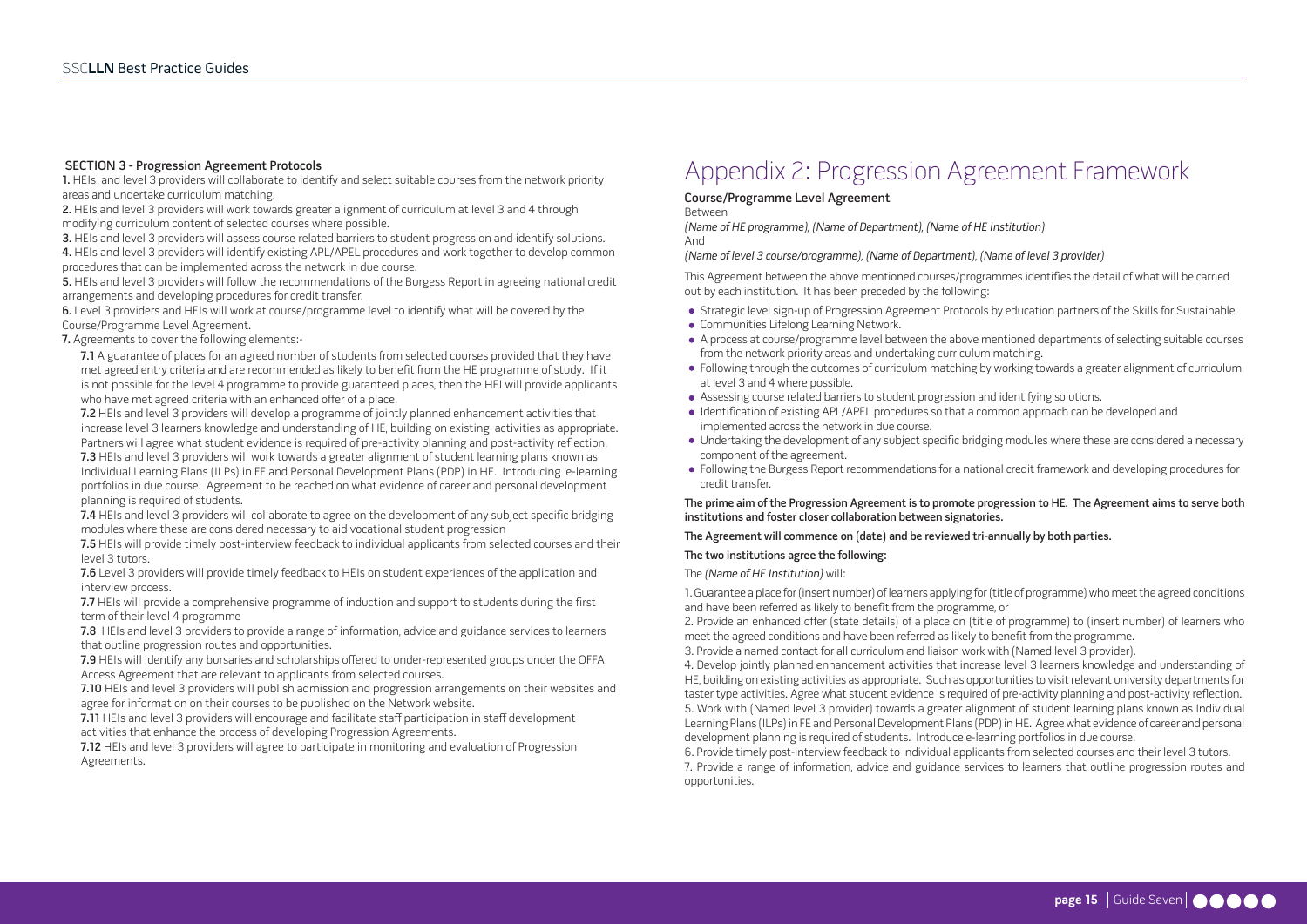8. Identify any bursaries and scholarships offered to under-represented groups under the OFFA Access Agreement that are relevant to applicants from selected courses.

10. Publish admission and progression arrangements on their websites and agree for information on their courses to be published on the Network website

9. Provide a comprehensive programme of induction and support to students during the first term of their level 4 programme

12. Encourage and facilitate staff participation in staff development activities that enhance the process of developing Progression Agreements.

11. Agree to participate in monitoring and evaluation of Progression Agreements.

3. Encourage and promote learners to attend jointly planned enhancement activities. Agree what student evidence is required of pre-activity planning and post-activity reflection.

4. Work with (Named HEI) towards a greater alignment of student learning plans known as Individual Learning Plans (ILPs) in FE and Personal Development Plans (PDP) in HE. Agree what evidence of career and personal development planning is required of students.

The (Named level 3 provider) will:

1. Provide a named contact for all curriculum and liaison work with (Named HEI).

2. Recommend learners most likely to meet entry requirements and benefit from the programme of study

8. Publish admission and progression arrangements on their websites and agree for information on their courses to be published on the Network website

5. Provide timely feedback to HEIs on student experiences of the application and interview process.

6. Provide a range of information, advice and guidance services to learners that outline progression routes and opportunities.

7. Encourage and facilitate staff participation in staff development activities that enhance the process of developing Progression Agreements.

9. Agree to participate in monitoring and evaluation of Progression Agreements.

## Appendix 3: Example Planning Calendar

Available dates Possible dates Dates to avoid

|                         |                 | SEPT            | EMBER                   |          |          |                         |
|-------------------------|-----------------|-----------------|-------------------------|----------|----------|-------------------------|
| $\overline{s}$          | M               | и               | w                       | U        | F        | $\overline{\mathbf{s}}$ |
|                         | 1               | 2               | 3                       | 4        | 5        | ċ,                      |
|                         | 8               | 9               | 10                      | 11       | 12       | E                       |
| 14                      | 15              | 16              | 17                      | 18       | 19       | 20                      |
| 21                      | 22              | 23              | 24                      | 25       | 26       | 27                      |
| 26                      | 29              | 30              |                         |          |          |                         |
|                         |                 |                 | NOVEMBER                |          |          |                         |
| $\overline{\mathbf{s}}$ | $\overline{M}$  |                 | w                       | Ш        | F        | $\overline{\mathbf{s}}$ |
|                         |                 |                 |                         |          |          |                         |
| в                       | 3               | $\overline{4}$  | 5                       | 6        | 7        | B                       |
| 9                       | 10              | H               | 12                      | 13       | 14       | Ŀ                       |
| 16                      | 17              | 18              | 19                      | 20       | 21       | āR.                     |
| 23                      | $\overline{24}$ | 25              | 26                      | 27       | 28       | 29                      |
| 30                      |                 |                 |                         |          |          |                         |
|                         |                 |                 | <b>JANUARY</b>          |          |          |                         |
| $\overline{\mathbf{s}}$ | $\overline{M}$  | ū               | W                       | Ū        | F        | $\overline{\mathbf{s}}$ |
|                         |                 |                 |                         | Q        | 2        | а                       |
| g,                      | 5               | 6               | 7                       | 8        | 9        | I                       |
| П                       | 12              | 13              | 14                      | 15       | 16       | W                       |
| 18                      | 19              | 20              | 21                      | 22       | 23       | 24                      |
| 25                      | 26              | 27              | 28                      | 29       | 30       | 31                      |
|                         |                 | M               | ARCH                    |          |          |                         |
| $\overline{\mathbf{s}}$ | M               | ū               | N                       | ū        | G        | $\overline{\mathbf{s}}$ |
|                         | 2               | 3               | 4                       | 5        | 6        | o                       |
| 8                       | 9               | 10              | 11                      | 12       | 13       | Ţ.                      |
| 15                      | 16              | 17              | 18                      | 19       | 20       | 21                      |
| ąр,                     | 23              | 24              | 25                      | 26       | 27       | 28                      |
| 29                      | 30              | 31              |                         |          |          |                         |
|                         |                 |                 | MAY                     |          |          |                         |
| $\overline{\mathbf{s}}$ | M               | T               | W                       | T        | F        | S                       |
|                         |                 |                 |                         |          | ٦        | 2                       |
|                         | 4               | 5               | 6                       | 7        | 8        | 9                       |
| 10                      |                 |                 |                         |          |          |                         |
|                         | Π               | 12              | 13                      | 14       | 15       | I.                      |
| Ù.                      | 18              | 19              | 20                      | 21       | 22       | 23                      |
| $\overline{2}$          | 25              | 26              | 27                      | 28       | 29       | 30                      |
|                         |                 |                 | ULY<br>J                |          |          |                         |
| $\overline{\mathbf{s}}$ | $\overline{M}$  | T               | W                       | ū        | F        | $\overline{\mathbf{s}}$ |
|                         |                 |                 | ī                       | 2        | 3        |                         |
|                         | 6               | 7               | $\overline{\mathbf{8}}$ | 9        | 10       | H                       |
| R                       | 13              | $\overline{14}$ | $\overline{15}$         | 16       | 17       | 18                      |
| E                       | 20              | 21<br>28        | 22                      | 23<br>30 | 24<br>31 | 25                      |

|              |    |    | OCTOBER         |                |    |    |
|--------------|----|----|-----------------|----------------|----|----|
| s            | M  | U  | W               | Ū              | а  | S  |
|              |    |    |                 | $\overline{z}$ | 3  | L) |
| $\mathbf{5}$ | 6  |    | в               | 9              | 10 | n  |
| 12           | 13 | 14 | 15              | 16             | 17 | Œ  |
| TE.          | 20 | 21 | 22              | 23             | 24 | 25 |
| 26           | 27 | 28 | 29              | 30             | 31 |    |
|              |    |    | <b>DECEMBER</b> |                |    |    |
| S            | M  | n  | W               | ü              | в  | S  |
|              |    | 2  | з               | 4              | 5  | 6  |
| 78           | 8  | 9  | 10              | n              | 12 | T. |
| 14           | 15 | 16 | 17              | 18             | 19 | 20 |
| 21           | 22 | 23 | 24              | 25             | 26 | 27 |
| 28           | 29 | 30 | 31              |                |    |    |

|    |    |     | <b>FEBRUARY</b> |    |    |    |
|----|----|-----|-----------------|----|----|----|
| 3  |    |     | w               |    |    |    |
|    |    |     |                 |    | п  |    |
|    |    | 10  |                 | 12 | 13 |    |
| 15 | 16 |     | 18              | 19 | 20 |    |
| юĸ |    | g p | н               |    |    | 리수 |

|                         |    |                | APRIL         |    |    |                         |
|-------------------------|----|----------------|---------------|----|----|-------------------------|
| $\overline{\mathbf{s}}$ | M  | п              | v             |    | F  | S                       |
|                         |    |                | 1             | 2  | 3  | Ð                       |
| в                       | 6  | 7              | 8             | 9  | 10 | u                       |
| T.                      | 13 | 14             | 15            | 16 | 17 | TG                      |
| 19                      | 20 | 21             | 22            | 23 | 24 | 25                      |
| 25                      | 27 | 28             | 29            | 30 |    |                         |
|                         |    |                | JUNE          |    |    |                         |
| S                       | M  | Π              | W             | п  | F  | $\overline{\mathbf{s}}$ |
|                         |    | $\overline{a}$ | в             | 4  | 5  | 6                       |
| 7                       | 8  | 9              | 10            | U  | 12 | ПE                      |
| 14                      | 15 | 16             | 17            | 18 | 19 | 20                      |
| R                       | 22 | 23             | 24            | 25 | 26 | 27                      |
| 28                      | 29 | 30             |               |    |    |                         |
|                         |    |                | <b>AUGUST</b> |    |    |                         |
| S                       | M  | п              | W             | н  | E  | S                       |
|                         |    |                |               |    |    |                         |
| R                       | 3  | 4              | 5             | 6  | 7  | ε                       |
| E.                      | 10 | π              | 12            | 13 | 14 | 15                      |
| 16                      | 17 | 18             | 19            | 20 | 21 | 22                      |
| 23                      | 24 | 25             | 26            | 27 | 28 | 25                      |
| 30                      | 31 |                |               |    |    |                         |

### page 17 Guide Seven  $\bigcirc$  **6 6 6 6**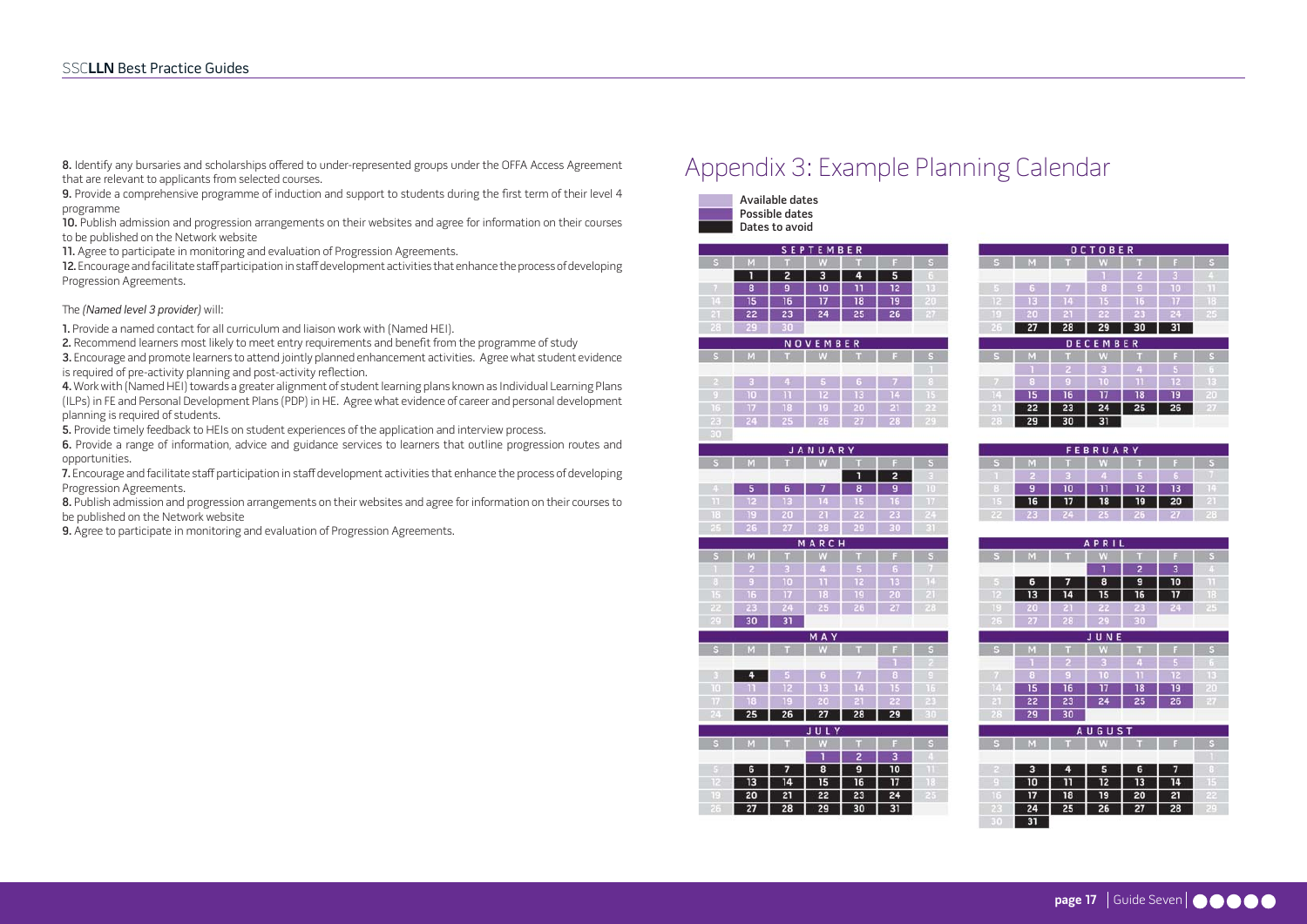10. Provide a comprehensive programme of induction and support to students during the first term of their level 4 programme

11. Publish admission and progression arrangements on their websites and agree for information on their courses to be published on the Network website

12. Agree to participate in monitoring and evaluation of Progression Agreements. 13. Encourage and facilitate staff participation in staff development activities that enhance the process of developing Progression Agreements.

The (Leicester College) will:

8. Publish admission and progression arrangements on their websites and agree for information on their courses to be published on the Network website

1. Provide a named contact for all curriculum and liaison work with (De Montfort University). 2. Recommend learners most likely to meet entry requirements and benefit from the programme of study 3. Encourage and promote learners to attend jointly planned enhancement activities. Agree what student evidence is required of pre-activity planning and post-activity reflection and assist students to carry this out, thereby ensuring that students are well prepared for activities and are able to gain maximum benefit from the learning experiences. 4. Work with (De Montfort University) towards a greater alignment of student learning plans known as Individual Learning Plans (ILPs) in FE and Personal Development Plans (PDP) in HE. Agree what evidence of career and personal development planning is required of students. Introduce e-learning portfolios in due course. 5. Provide timely feedback to HEIs on student experiences of the application and interview process. 6. Provide a range of information, advice and guidance services to learners that outline progression routes and opportunities.

7. Encourage and facilitate staff participation in staff development activities that enhance the process of developing Progression Agreements.

#### The prime aim of the Progression Agreement is to promote progression to HE. This Agreement aims to serve both institutions and foster closer collaboration between signatories.

9. Agree to participate in monitoring and evaluation of Progression Agreements.

#### Course/Programme Level Agreement

| Signature on behalf of Leicester College ______________ |                                                                                                                                                                                                                                |
|---------------------------------------------------------|--------------------------------------------------------------------------------------------------------------------------------------------------------------------------------------------------------------------------------|
|                                                         | Position ____________                                                                                                                                                                                                          |
|                                                         |                                                                                                                                                                                                                                |
| Name of liaison contact ___________                     |                                                                                                                                                                                                                                |
|                                                         | Fmail: Email: Email: Email: Email: Email: Email: Email: Email: Email: Email: Email: Email: Email: Email: Email: Email: Email: Email: Email: Email: Email: Email: Email: Email: Email: Email: Email: Email: Email: Email: Email |

#### Course/Programme Level Agreement

| Signature on behalf of De Montfort University _____________                                                                                                                                                                    |                       |
|--------------------------------------------------------------------------------------------------------------------------------------------------------------------------------------------------------------------------------|-----------------------|
|                                                                                                                                                                                                                                | Position ____________ |
| Date and the contract of the contract of the contract of the contract of the contract of the contract of the contract of the contract of the contract of the contract of the contract of the contract of the contract of the c |                       |
|                                                                                                                                                                                                                                |                       |
| Tel: Telestration of the contract of the contract of the contract of the contract of the contract of the contract of the contract of the contract of the contract of the contract of the contract of the contract of the contr | Email: ____________   |

## page 19 Guide Seven **@@@@@**

# Appendix 4: Example Course/Programme Level Agreement

#### Between

6. Work with (Leicester College) towards a greater alignment of student learning plans known as Individual Learning Plans (ILPs) in FE and Personal Development Plans (PDP) in HE. Agree what evidence of career and personal development planning is required of students.

(BA Hons Media Studies, BSc Hons Media Production, BA Hons Journalism, BSc. Hons Radio Production), BSc. Media Technology (De Montfort University)

8. Provide a range of information, advice and guidance services to learners that outline progression routes and opportunities.

#### And

(National Diploma in Media. Access to Media and Visual Communication), (Curriculum Area Media and Performing Arts), (Leicester College)

This Agreement between the above mentioned courses/programmes identifies the detail of what will be carried out by each institution. It has been preceded by the following:

- Strategic level sign-up of Progression Agreement Protocols by education partners of the Skills for Sustainable Communities Lifelong Learning Network.
- A process at course/programme level between the above mentioned departments of selecting suitable courses from the network priority areas and undertaking curriculum matching.
- Following through the outcomes of curriculum matching by working towards a greater alignment of curriculum at level 3 and 4 where possible.
- Assessing course related barriers to student progression and identifying solutions.

The Agreement will commence on ( 12th September 2008). An evaluation will be carried out annually with a full review carried out tri-annually.

#### The two institutions agree the following:

The (De Montfort University) will:

1. Agree the conditions set out on the attached schedule (page 4).

2. Provide a named contact for all curriculum and liaison work with (Leicester College).

3. Develop jointly planned enhancement activities that increase level 3 learners knowledge and understanding of HE, and specifically programmes in the subject area of media, building on existing activities as appropriate. Such as:

4. Visits from Leicester college students to DMU for 'taster activities'

5. Visits from DMU staff to Leicester College, for discussions on access/progression to higher education in general. a. Planned activities to be detailed on academic year calendar. Agree what student evidence is required of preactivity planning and post-activity reflection.

7. Provide timely post-interview feedback to individual applicants from selected courses and their level 3 tutors.

9. Identify any bursaries and scholarships offered to under-represented groups under the OFFA Access Agreement that are relevant to applicants from selected courses.